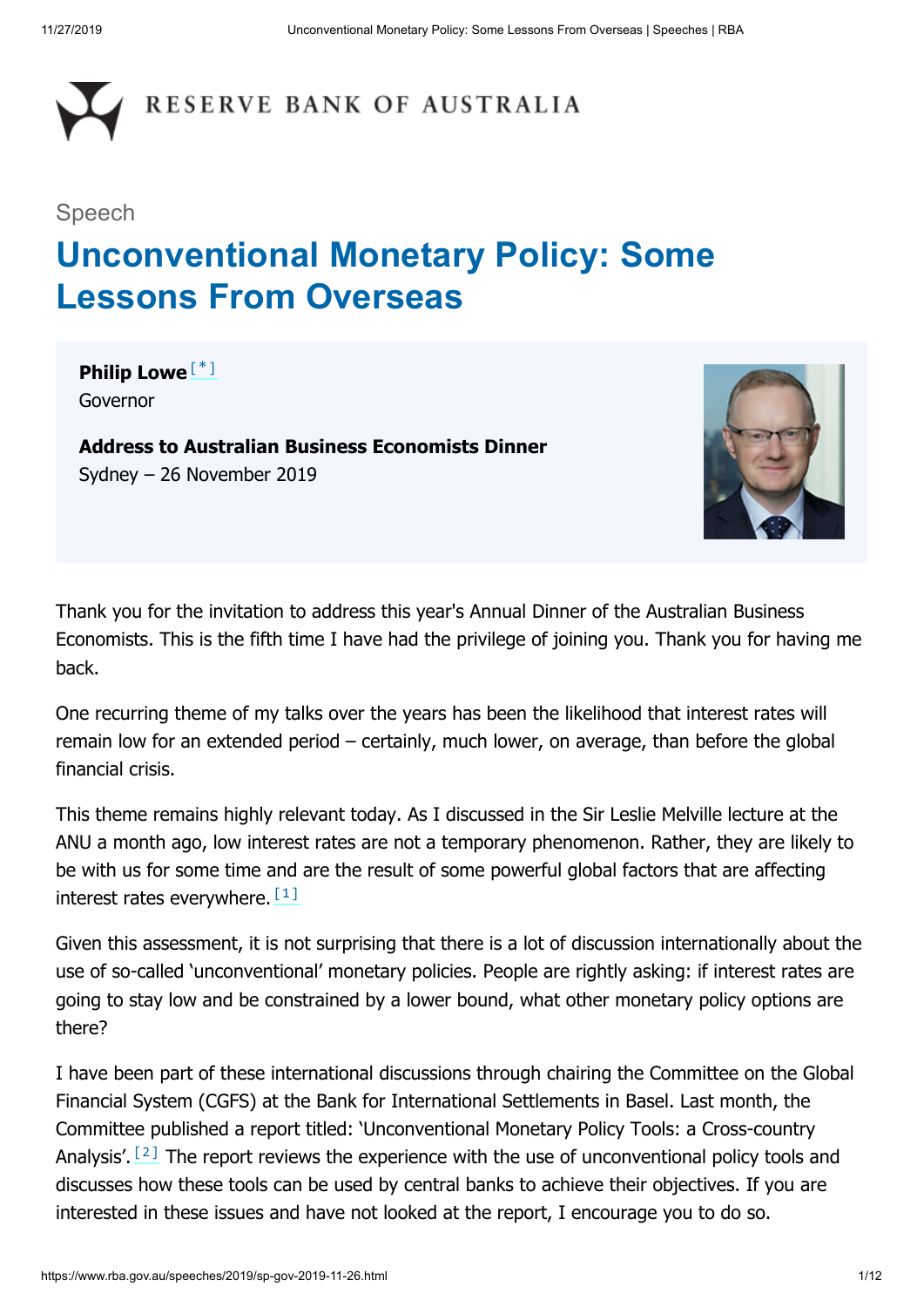This evening I would like to summarise some key observations of the report and then explore how those observations might be applied to Australia.

# **The CGFS Report – the 'Unconventional' Policy Tools**

The report discusses four unconventional policy tools.

The term 'unconventional' monetary policy has now become the conventional shorthand for a wide range of policies, although I am not sure it is the best terminology. I say this because most of these tools have always been in the toolkit of central banks and have been used in one way or another in the past. What has been unconventional over recent times is the way these tools have been used.

#### **Negative interest rates**

The first of the four tools discussed in the report is negative policy rates.

This is one tool that is truly unconventional.

Prior to the financial crisis, it was widely thought that zero was the lower bound for the policy interest rate – so it was common to talk about the 'ZLB', or the zero lower bound. It was thought that if interest rates went below zero, people would hold their savings in banknotes rather than be charged by their bank to deposit their money.

But zero has not turned out to be the constraint that it was once thought to be. So we now talk about the  $ELB -$  the effective lower bound  $-$  not the ZLB. While countries with negative interest rates have seen some shift to banknotes, it has been on a limited scale only. This reflects the use of bank deposits for making transactions and the fact that most banks in countries with negative interest rates have set a floor of zero on retail deposit rates. These banks have judged that it doesn't make sense, either commercially or politically, to charge households and small businesses negative interest rates on their deposits.

It is worth pointing out that negative policy interest rates have largely been a European phenomenon. Policy interest rates have been negative in the euro area, Denmark, Sweden and Switzerland. Rates have been lowest in Switzerland, at minus 34 per cent (Graph 1). The only country outside of Europe that has had negative policy interest rates is Japan, but even there it is only a very small share of bank reserves at the Bank of Japan that earns a negative rate, at minus 0.1 per cent.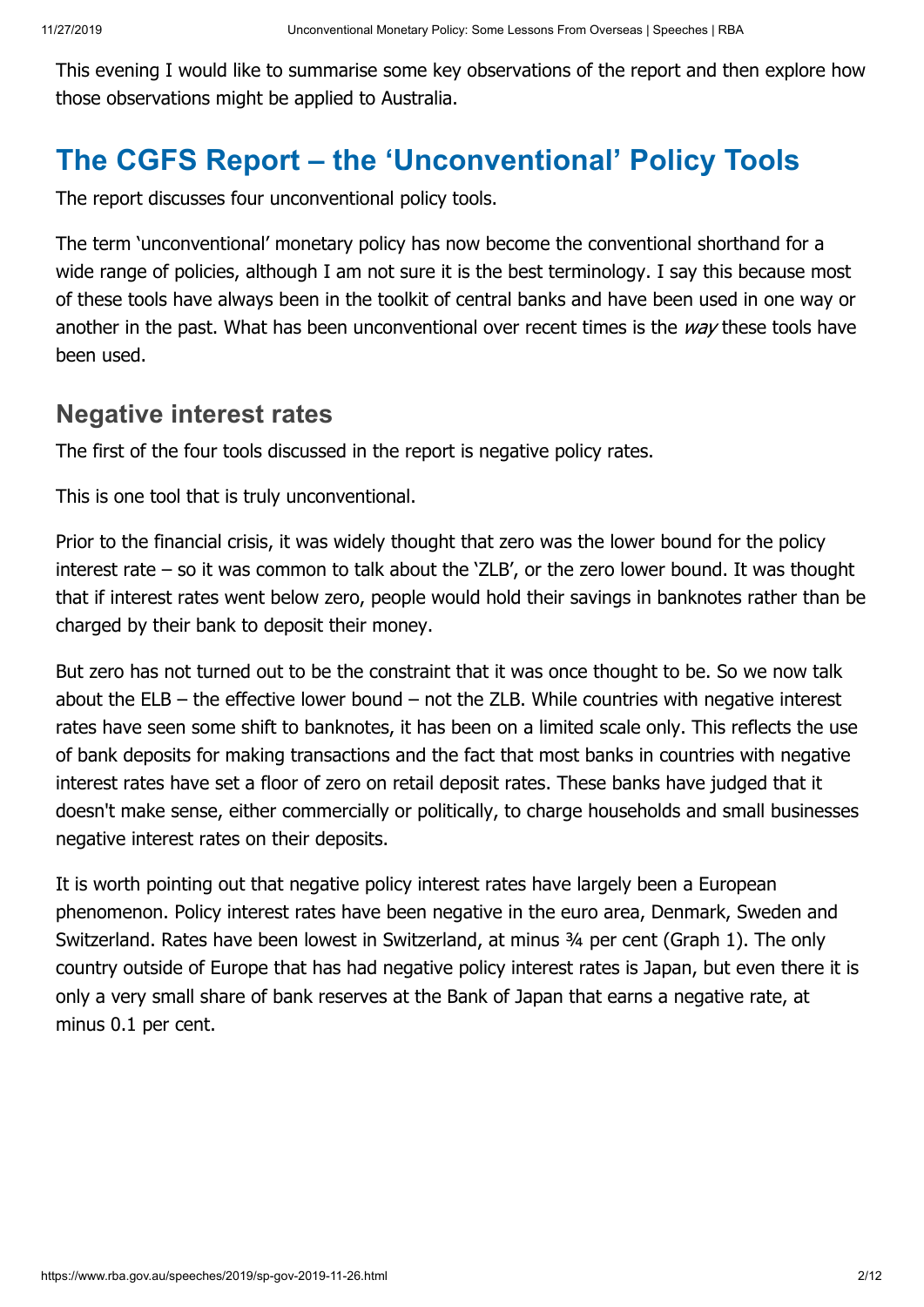

### **Extended liquidity operations**

The second unconventional policy discussed in the report is the extended use of central bank liquidity operations.

In response to the financial crisis, many central banks made significant changes to their normal market operations to deal with strains in financial markets that were impairing the supply of credit to the economy.

While the specifics differ across countries, the changes to market operations included: expanding the range of collateral accepted; providing much larger amounts of liquidity; extending the maturity of liquidity operations; increasing the range of eligible counterparties; and providing funding to banks at below the cost that was then prevailing in highly stressed markets, sometimes on the condition that the banks provide credit to businesses and households.

This graph shows the size of the extended liquidity operations of the major central banks (Graph 2). The biggest operations were during the crisis period of 2008 and 2009, with significant liquidity support also being provided in 2011 and 2012 to support bank lending during the European sovereign debt crisis.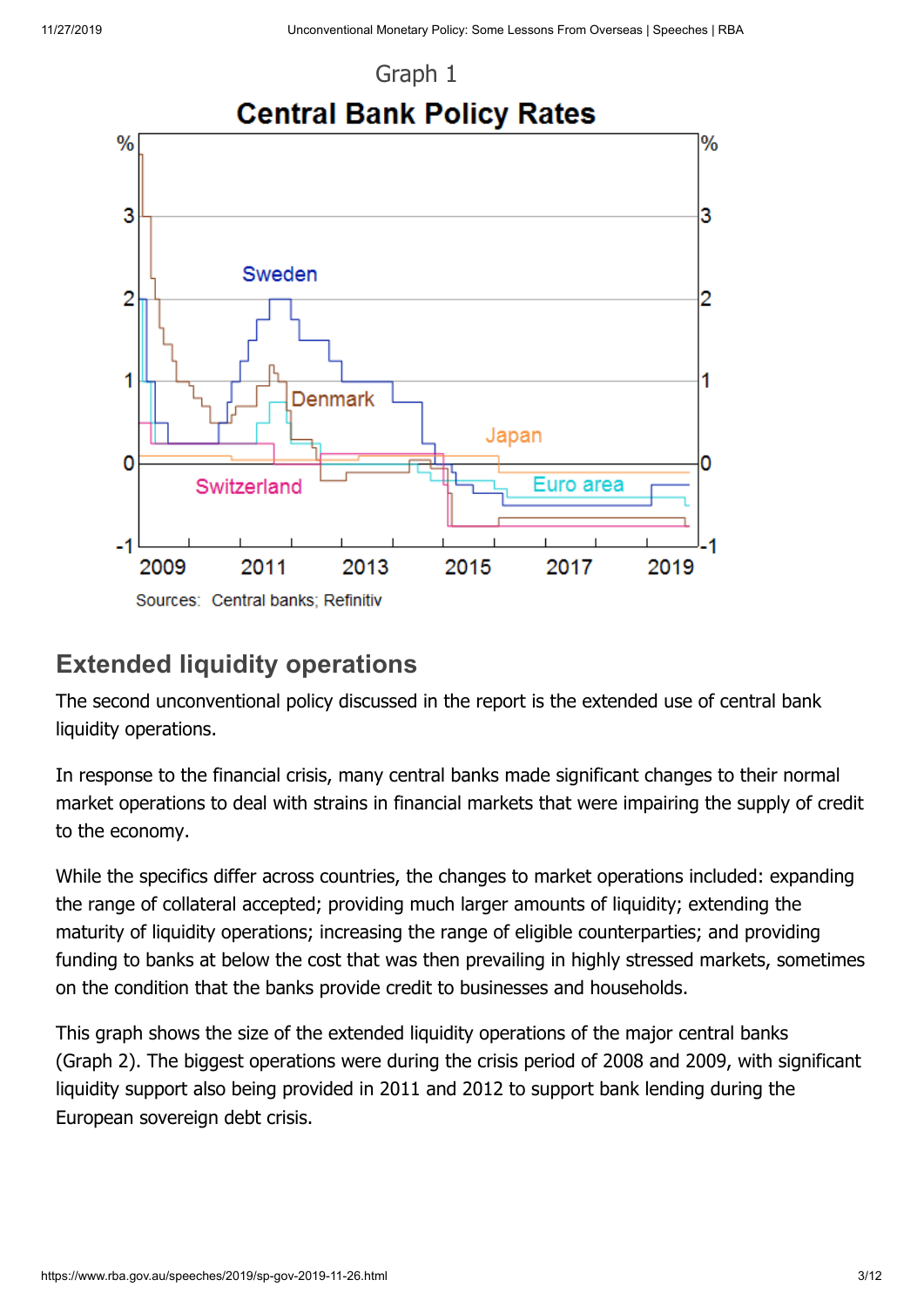Graph 2

![](_page_3_Figure_3.jpeg)

It is worth recalling that during these periods of stress, banks had become very nervous about their access to liquidity. This, in turn, made them nervous about lending to others, making the possibility of a severe credit crunch very real. By providing financial institutions with greater confidence about their own access to liquidity, central banks were able to support the supply of credit to the economy. The CGFS report recognises that there were some side-effects of doing this, but the strong conclusion of the report is that these measures eased liquidity strains in highly stressed bank funding markets and helped restore monetary transmission channels to the broader economy.

#### **Asset purchases – quantitative easing**

The third policy tool discussed in the report is the outright purchase of assets from the private sector, paying for those assets by creating central bank reserves – also known as quantitative easing or QE.

These asset purchases were on an unprecedented scale and led to very large expansions of central bank balance sheets (Graph 3). Before the financial crisis, the major central banks owned securities equivalent to around 5 per cent of GDP. In recent years, this has risen to nearly 30 per cent. This is a very large change.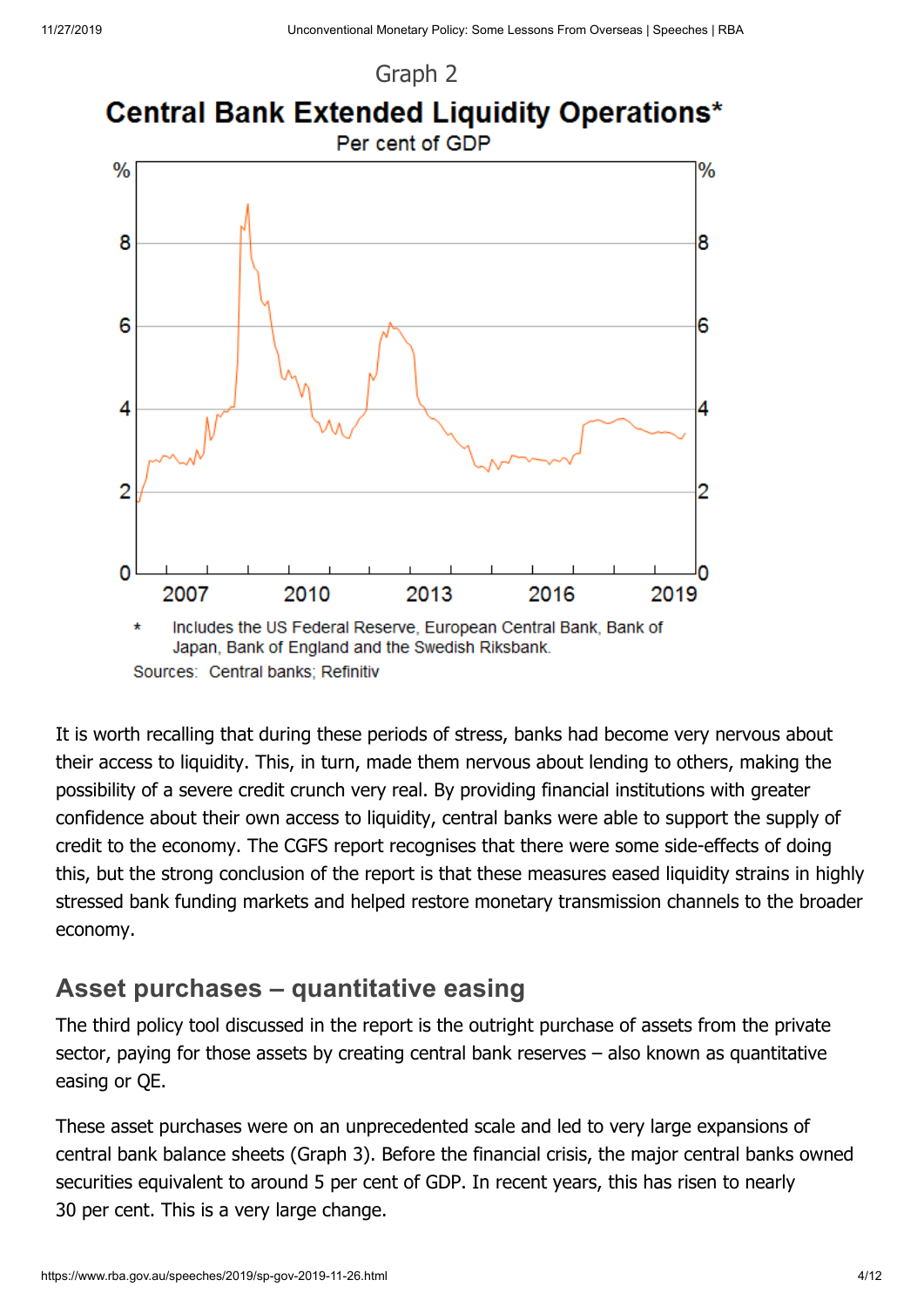![](_page_4_Figure_2.jpeg)

![](_page_4_Figure_3.jpeg)

As part of their QE programs, central banks bought a wide range of assets, but the main asset purchased was government securities. Central banks now hold nearly 30 per cent of government securities on issue, which is equivalent to around 20 per cent of GDP. The largest purchases have been made by the Bank of Japan, which holds almost 50 per cent of Japanese government bonds on issue.

In the United States, the Federal Reserve also bought large quantities of agency securities backed by the US government. Elsewhere, central banks bought private securities such as covered bank bonds, corporate bonds and commercial paper. And the Bank of Japan bought equities via exchange traded funds (ETFs) and real estate investment trusts.

The precise motivations for these asset purchase programs varied across countries, but a common motivation was to lower risk-free interest rates out along the term spectrum, well beyond the short-term policy rate. Buying government bonds was seen as reinforcing policy rate cuts and/or acting as a substitute for further reductions in the policy rate once it was at its lower bound. The expectation was that lower risk-free rates would flow through to most interest rates in the economy, boost asset prices and push down the exchange rate.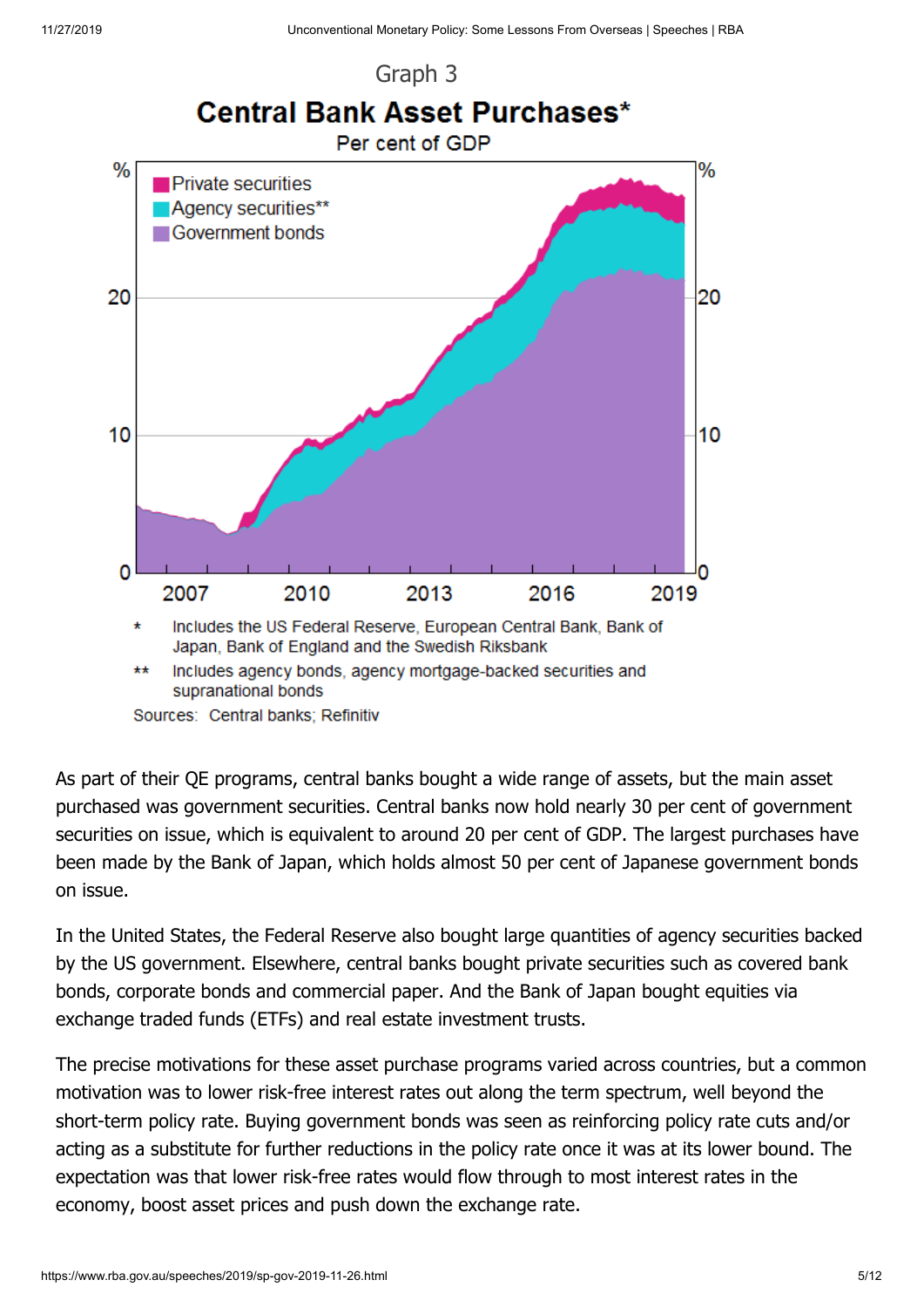A related motivation for buying government securities was to reinforce market expectations that policy rates were going to stay low for a long time. This 'signalling channel' added to the downward pressure on long-term bond yields.

Another motivation in some countries was addressing problems in specific markets. In the United States, for example, the Federal Reserve purchased government-backed agency securities to support mortgage markets. And the Bank of England purchased commercial paper to ease highly stressed conditions in corporate credit markets.

Finally, the expansion of the central bank's balance sheet through money creation should, in theory, have stimulatory effects through the so-called 'portfolio balance channel'. The idea here is that as the central bank purchases securities with bank reserves, investors seek to rebalance their portfolios, and in so doing push up other asset prices and lower risk premiums for borrowers. It is difficult, though, to isolate this effect from the other channels I just spoke about.

#### **Forward guidance**

The fourth policy response was forward guidance.

This took two forms: calendar based and state based. Under calendar-based guidance, the central bank makes an explicit commitment not to increase interest rates until a certain point in time. Under state-based guidance, the central bank says it will not increase rates until specific economic conditions are met. We have seen examples of both in practice. Some central banks also have provided forward guidance regarding their asset purchase programs.

A primary motivation of forward guidance is to reinforce the central bank's commitment to low interest rates. A related motivation is to provide greater clarity about the central bank's reaction function and strategy in unusual times. The experience has mainly been positive, with the guidance helping to reduce uncertainty. There are, however, some examples where a change in guidance caused market volatility. The 'taper tantrum' in the United States in 2013 is an example of this.

## **Some Observations**

Before I discuss the relevance of all this to Australia, I would like to make three broad observations, drawing on the report as well as my own reading of the evidence.

The first is that there is strong evidence that the various liquidity support measures and targeted interventions in stressed markets were successful in calming things down and supporting the economy.

When markets broke down and became dysfunctional, the actions of central banks helped stabilise the situation and helped avoid a damaging gridlock in the financial system. They also helped contain risk premiums in highly stressed markets. It is also worth pointing out that many of the measures to support liquidity were successfully unwound once the job was done – so they proved to be temporary, rather than a permanent intervention.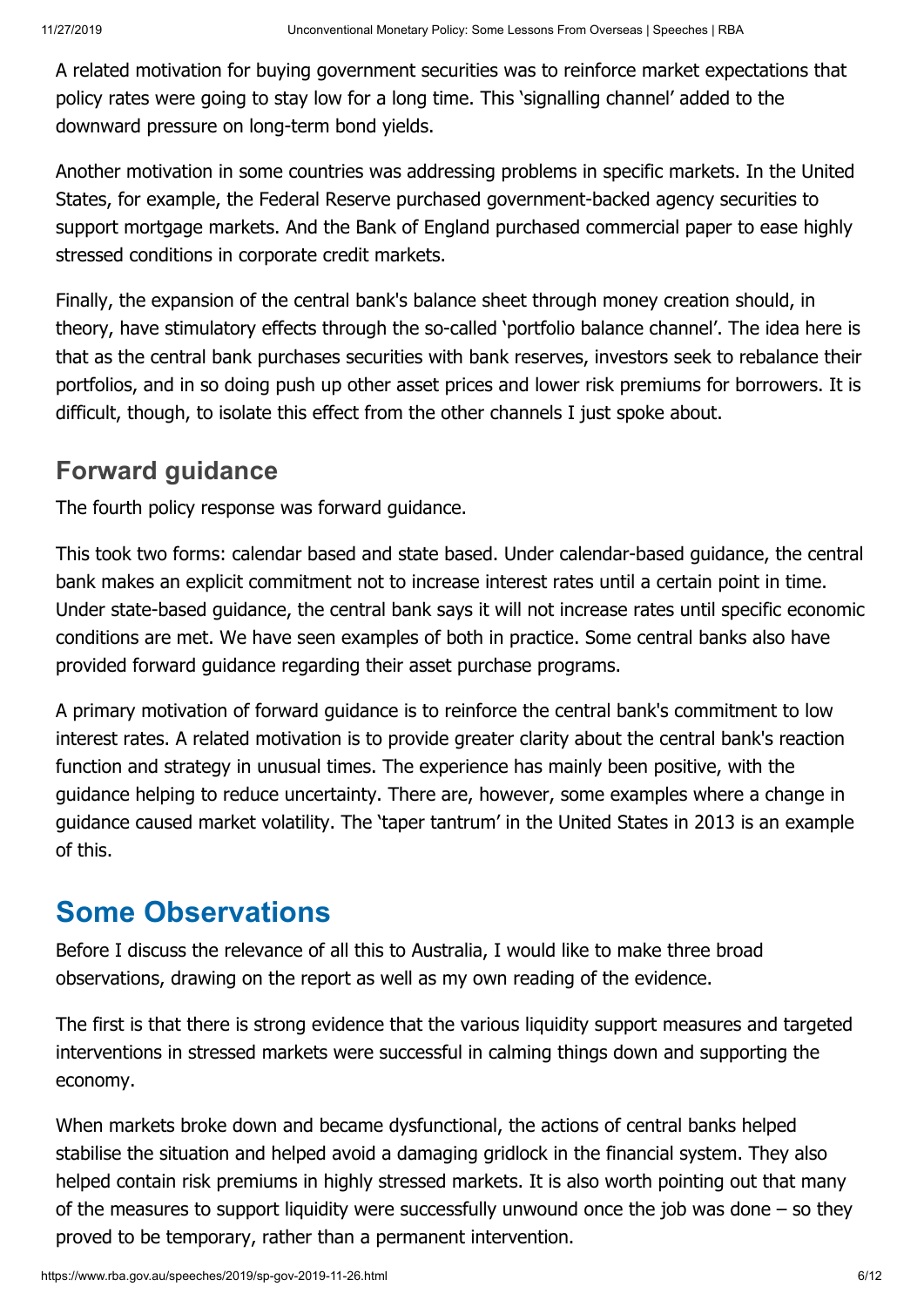The CGFS report also documents the positive effects of some of the other unconventional measures. In general, though, I find this evidence less compelling. These various measures certainly pushed down long-term yields and provided monetary stimulus in the depths of the crisis when it was needed. But these extraordinary measures have continued way past the crisis period. In some countries, asset purchases have yet to be unwound and it remains unclear when, and even if, this will happen. So a full evaluation is not yet possible.

This brings me to my second general observation. And that is that there have been some sideeffects of the various unconventional measures. I will touch on a few of these that the CGFS report discusses.

The first is that the extensive use of unconventional monetary tools can change the incentives of others in the system, perhaps in an unhelpful way.

<span id="page-6-0"></span>It is possible that the willingness of a central bank to provide liquidity reduces the incentive for financial institutions to hold their own adequate buffers, making episodes of stress more likely in the future.  $[3]$  It is also possible that the willingness of a central bank to use its full range of policy instruments might create an inaction bias by other policymakers, either the prudential regulators or the fiscal authorities. If this were the case, it could lead to an over-reliance on monetary policy.

A second side-effect is the impact on bank lending and the efficient allocation of resources. Persistently low or negative interest rates and a flattening of the yield curve can damage bank profitability, leading to less capacity to lend. In some countries, there are concerns that low interest rates allow less-productive (zombie) firms to survive. There are also financial stability risks that can come from low interest rates boosting asset prices (and perhaps borrowing) at a time of weak economic growth.

A third side-effect is a possible blurring of the lines between monetary and fiscal policy. If the central bank is buying large amounts of government debt at zero interest rates, this could be seen as money-financed government spending. In some circumstances, this could damage the credibility of a country's institutional arrangements and create political tensions. Political tensions can also arise if the central bank's asset purchases are seen to disproportionality benefit banks and wealthy people, at the expense of the person in the street. This perception has arisen in some countries despite the strong evidence that the various monetary measures supported both jobs and income growth and thereby helped the entire community.

These are all side-effects we need to take seriously.

The third general observation is that experience suggests that a package of measures works best, with clear communication that enhances credibility. Exactly what that package looks like varies from country to country and depends upon the specific circumstances. But clear communication from the central bank about its objectives and its approach is always important.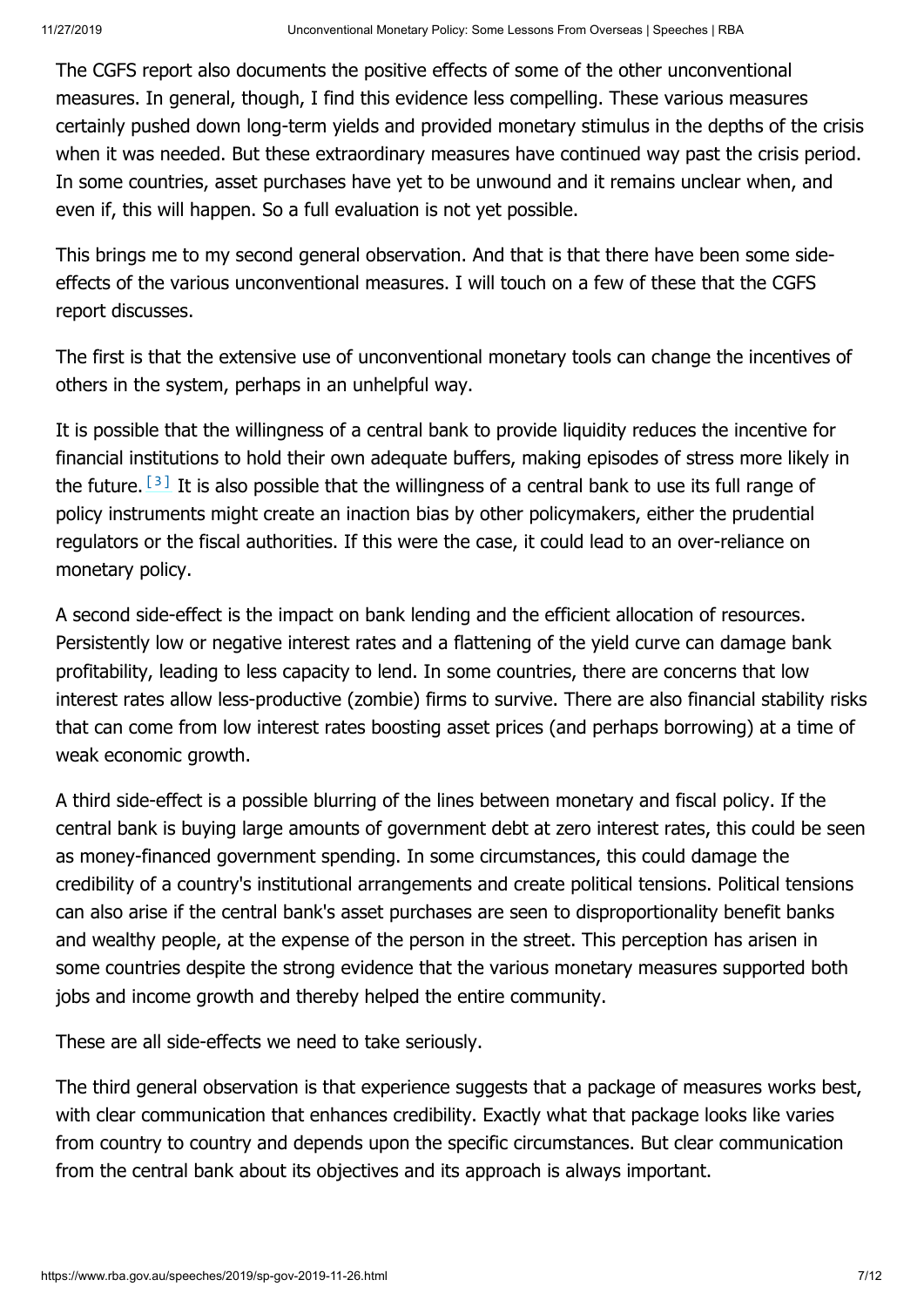The report also notes that there may be better solutions than monetary policy to solving the problems of the day. It reminds us that when there are problems on the supply-side of the economy, the use of structural and fiscal policies will sometimes be the better approach. We need to remember that monetary policy cannot drive longer-term growth, but that there are other arms of public policy than can sustainably promote both investment and growth.

# **Application to Australia**

I would now like to turn to what this all implies for us in Australia.

I will make five sets of observations.

The first is that the Reserve Bank has long had flexible market operations that allow us to ensure adequate liquidity in Australian financial markets. We have used this flexibility in the past, particularly during the global financial crisis, and we are prepared to use it again in periods of stress if necessary. [4]

<span id="page-7-0"></span>At the moment, though, Australia's financial markets are operating normally and our financial institutions are able to access funding on reasonable terms. In any given currency, the Australian banks can raise funds at the same price as other similarly rated financial institutions around the world, and markets are not stressed. So there is no need to change our normal market operations to do anything unconventional here. Having said that, if markets were to become dysfunctional, you can be reassured by the fact that we have both the capacity and willingness to respond. But this is not the situation we are currently in. Things are operating normally.

The second observation is that negative interest rates in Australia are extraordinarily unlikely.

We are not in the same situation that has been faced in Europe and Japan. Our growth prospects are stronger, our banking system is in much better shape, our demographic profile is better and we have not had a period of deflation. So we are in a much stronger position.

More broadly, though, having examined the international evidence, it is not clear that the experience with negative interest rates has been a success. While negative rates have put downward pressure on exchange rates and long-term bond yields, they have come with other effects too. It has become increasingly apparent that negative rates create strains in parts of the banking system that can impair the ability of some banks to provide credit. Negative interest rates also create problems for pension funds that need to fund long-term liabilities. In addition, there is evidence that they can encourage households to save more and spend less, especially when people are concerned about the possibility of lower income in retirement. A move to negative interest rates can also damage confidence in the general economic outlook and make people more cautious.

<span id="page-7-1"></span>Given these considerations, it is not surprising that some analysts now talk about the 'reversal interest rate' – that is, the interest rate at which lower rates become contractionary, rather than expansionary.  $\left[5\right]$  While we take the possibility of a reversal rate seriously, I am confident that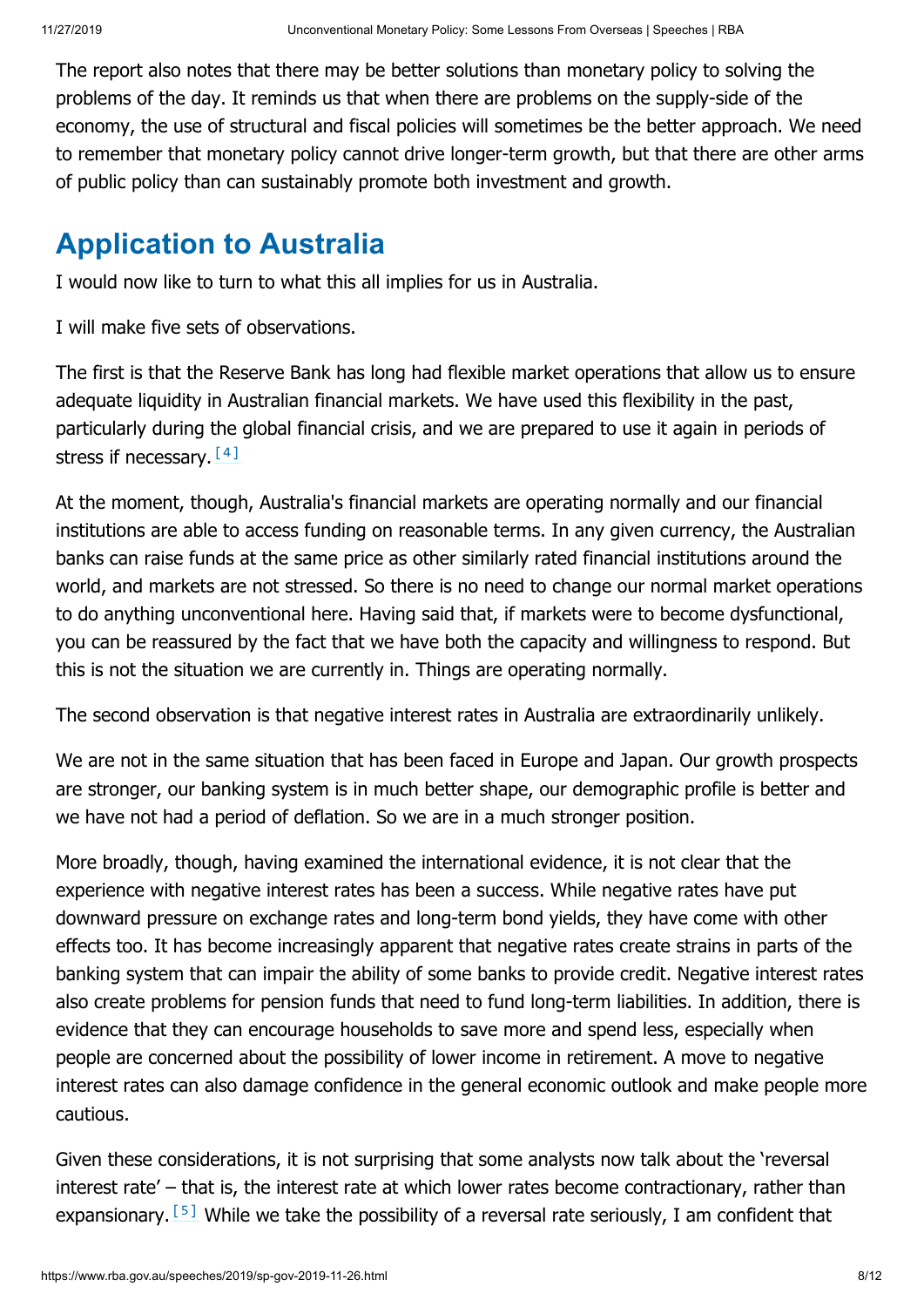here, in Australia, we are still a fair way from it. Conventional monetary policy is still working in Australia and we see the evidence of this in the exchange rate, in asset prices and in the boost to aggregate household disposable income.

My third observation is that we have no appetite to undertake outright purchases of private sector assets as part of a QE program.

There are two reasons for this. The first is that there is no sign of dysfunction in our capital markets that would warrant the Reserve Bank stepping in. The second is that the purchase of private assets by the central bank, financed through money creation, represents a significant intervention by a public sector entity into private markets. It comes with a whole range of complicated governance issues and would insert the Reserve Bank very directly into decisions about resource allocation in the economy. While there are some scenarios where such intervention might be considered, those scenarios are not on our radar screen.

My fourth point is that  $if$  – and it is important to emphasise the word  $if$  – the Reserve Bank were to undertake a program of quantitative easing, we would purchase government bonds, and we would do so in the secondary market. An important advantage in buying government bonds over other assets is that the risk-free interest rate affects all asset prices and interest rates in the economy. So it gets into all the corners of the financial system, unlike interventions in just one specific private asset market.

If we were to move in this direction, it would be with the intention of lowering risk-free interest rates along the yield curve. As with the international experience, this would work through two channels. The first is the direct price impact of buying government bonds, which lowers their yields. And the second is through market expectations or a signalling effect, with the bond purchases reinforcing the credibility of the Reserve Bank's commitment to keep the cash rate low for an extended period.

Currently, the government bond yield curve sits around 20 basis points above the overnight indexed swaps (OIS) curve, which represents the market's average expectation of the future monetary policy rate (Graph 4). Purchasing government securities could compress this differential and could also flatten the OIS curve through the expectations effect I just mentioned. A lower term premium would lower borrowing costs for both governments and private borrowers, and would bring the benefits that come with that. An exchange rate effect could also be expected.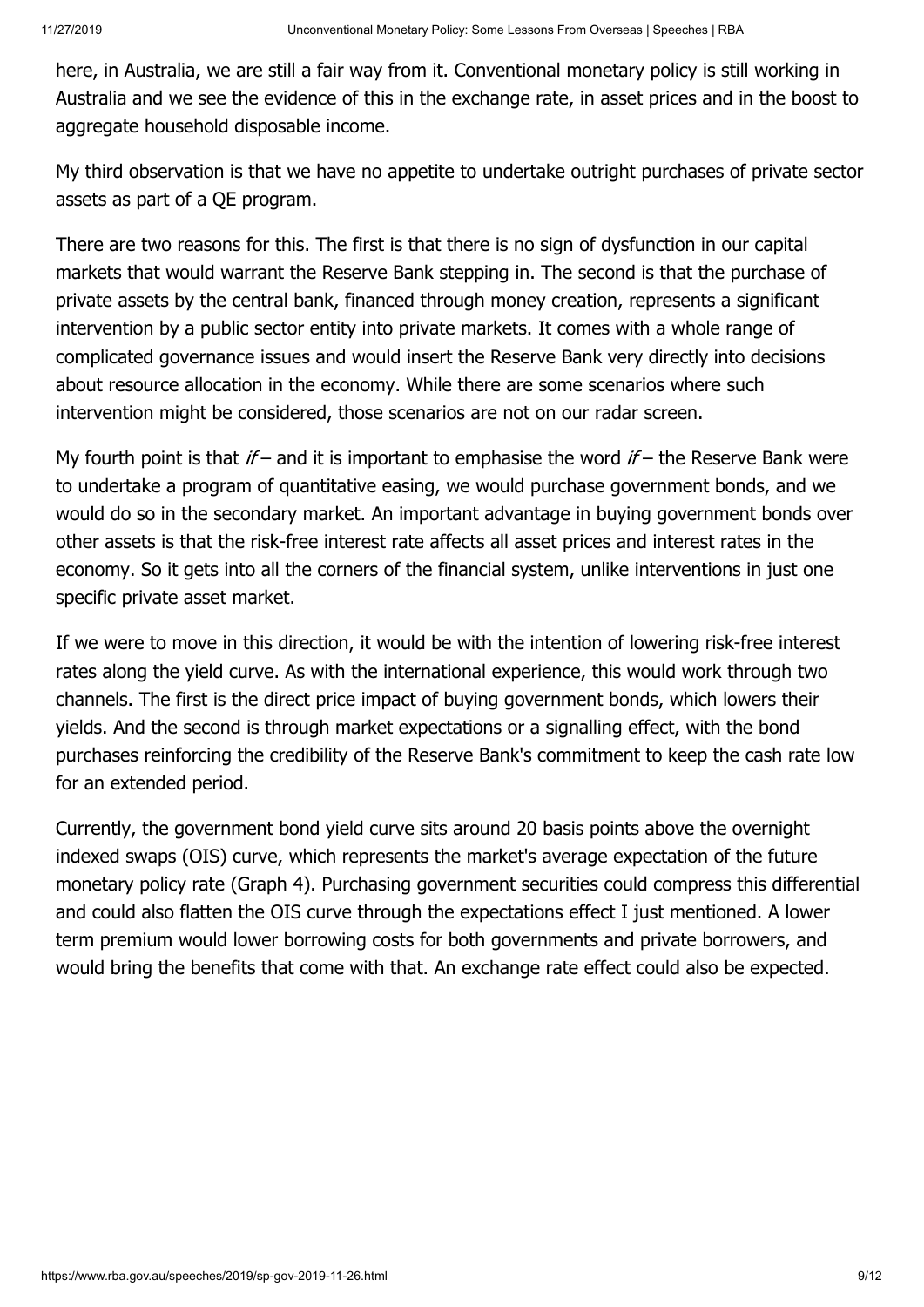![](_page_9_Figure_2.jpeg)

<span id="page-9-0"></span>Sources: Bloomberg; RBA

Our current thinking is that QE becomes an option to be considered at a cash rate of 0.25 per cent, but not before that. At a cash rate of 0.25 per cent, the interest rate paid on surplus balances at the Reserve Bank would already be at zero given the corridor system we operate. So from that perspective, we would, at that point, be dealing with zero interest rates.  $^{\text{[6]}}$ 

My fifth, and final, point is that the threshold for undertaking QE in Australia has not been reached, and I don't expect it to be reached in the near future.

In my view, there is not a smooth continuum running from interest rate reductions to quantitative easing. It is a bigger step to engage in money-financed asset purchases by the central bank than it is to cut interest rates.

There are, however, circumstances where QE could help. The international experience is that in stressed market conditions, the central bank can help stabilise the situation by buying government securities. That experience also suggests that QE does put additional downward pressure on both interest rates and the exchange rate. In considering the case for QE, we would need to balance these positive effects with possible side-effects.

We would also need to consider the effects on market functioning. We are conscious that government securities play a crucial role as collateral in some of our financial markets. Given the limited supply of government debt on issue, the Reserve Bank and APRA have already had to put in place special liquidity arrangements for the banking system. We are also conscious that the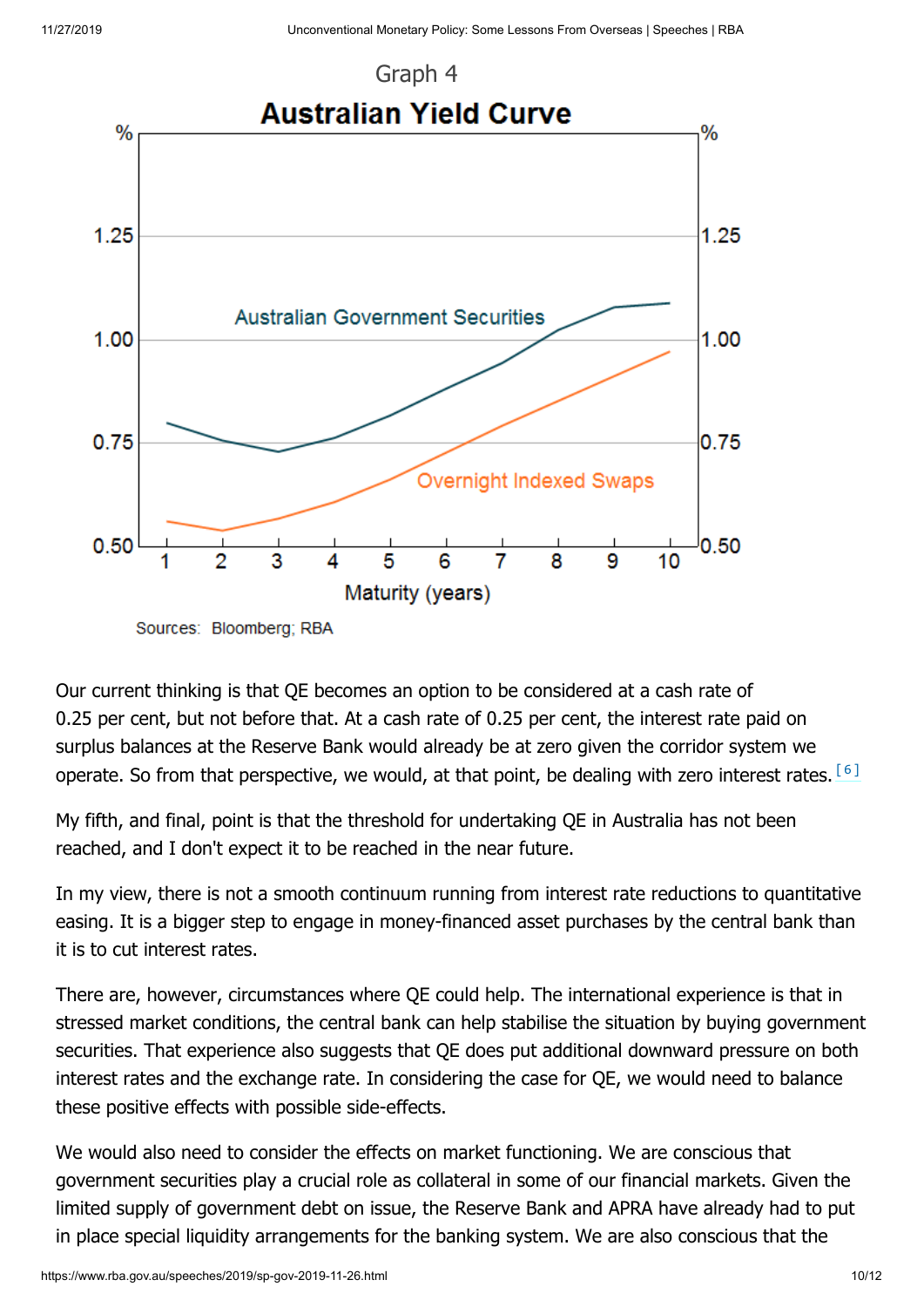Australian government's fiscal position means that the gross stock of government debt is projected to decline relative to the size of the economy over the years ahead. These considerations are not impediments to undertaking QE, but we would need to take them into account.

It is a reasonable question to ask what might be the threshold to undertake QE in Australia.

It is difficult to be precise, but QE would be considered if there were an accumulation of evidence that, over the medium term, we were unlikely to achieve our objectives. In particular, if we were moving away from, rather than towards, our goals for both full employment and inflation, the purchase of government securities would be on the agenda of the Board. In this world, I would hope other public policy options were also on the country's agenda.

At the moment, though, we are expecting progress towards our goals over the next couple of years and the cash rate is still above the level at which we would consider buying government securities. So QE is not on our agenda at this point in time.

It is important to remember that the economy is benefiting from the already low level of interest rates, recent tax cuts, ongoing spending on infrastructure, the upswing in housing prices in some markets and a brighter outlook for the resources sector. Given the significant reductions in interest rates over the past six months and the long and variable lags, the Board has seen it as appropriate to hold the cash rate steady as it assesses the growth momentum both here and elsewhere around the world. The Board is also committed to maintaining interest rates at low levels until it is confident that inflation is sustainably within the 2 to 3 per cent target range.

The central scenario for the Australian economy remains for economic growth to pick up from here, to reach around 3 per cent in 2021. This pick-up in growth should see a reduction in the unemployment rate and a lift in inflation. So we are expecting things to be moving in the right direction, although only gradually.

The Board continues to discuss what role it can play in ensuring that this progress takes place and how it might be accelerated. It recognises the benefits that would come from faster progress, but it also recognises the limitations of monetary policy and the importance of keeping a mediumterm perspective squarely focused on maximising the economic welfare of the people of Australia. There may come a point where QE could help promote our collective welfare, but we are not at that point and I don't expect us to get there.

Thank you for listening. I look forward to answering your questions.

#### **Endnotes**

- $\lceil$  | I would like to thank Ellis Connolly for assistance in the preparation of this talk.
- [\[1\]](#page-0-1) Lowe P (2019), ['Some Echoes of Melville'](https://www.rba.gov.au/speeches/2019/sp-gov-2019-10-29.html), Sir Leslie Melville Lecture, Canberra, 29 October.